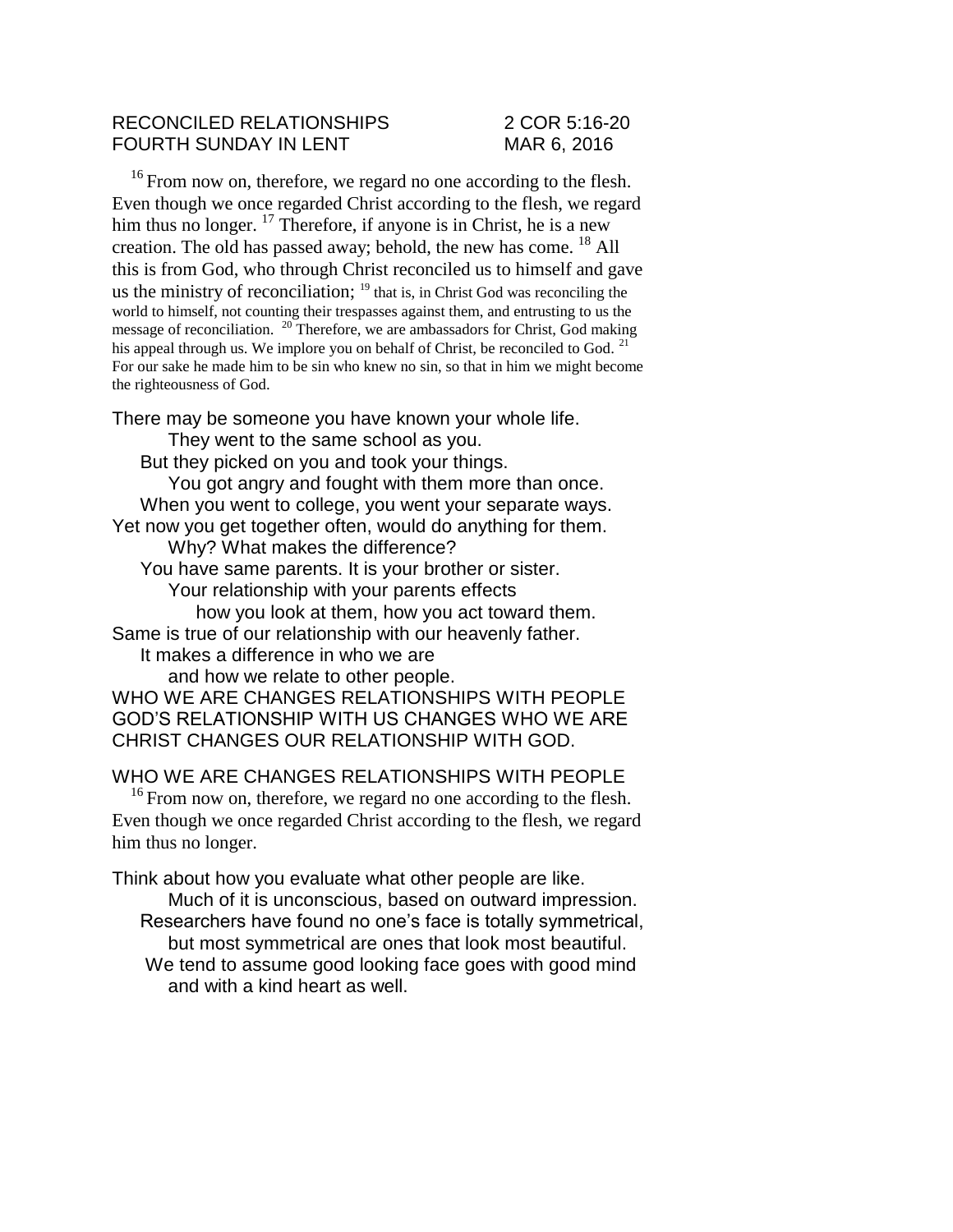It is also common to associate how people are dressed with what they are able to do and to assume that those who are the most wealthy are the most able and intelligent. Meanwhile, those with physical disabilities sometimes find people act as if they can't hear or talk well either. Paul warns in v. 12 of this chapter not to care about outward appearance but not about what is in the heart. The virtues or faults of others may be more in our own eyes and our minds and ways of evaluating than in them. So now think about how you treat others. This tends to be unconsciously based on what we think of them. When we think highly of others, we tend to treat them well because we want them to like us & treat us well. If we find others don't like us, we feel, "I don't like you either" We may assume what others do makes us react as we do. "They make me so angry!" or sad or happy. which means we let our behavior or our personality be controlled by others. When we don't get along with others, we may believe it is all because of what they are like. A first thing to realize is that we are responsible for how we act & how we react & how we choose to respond to others. We have relationships we have learned how to have. So only way to really have better relationships is for us to be different people. And to behave and do as we do not because of others and what they may do or think but because of who we are and what we are like. And changing how we act & react changes relationships. So, when Paul talks about regarding others, including Christ according to the flesh, he means not only that he judged them by their outward appearances, but that he judged by his flesh, that is his sinful nature, according to whether they did for him what he wanted. But that changed, he says.

GOD'S RELATIONSHIP WITH US CHANGES WHO WE ARE  $17$  Therefore, if anyone is in Christ, he is a new creation. The old has passed away; behold, the new has come.

 $20$  Therefore, we are ambassadors for Christ, God making his appeal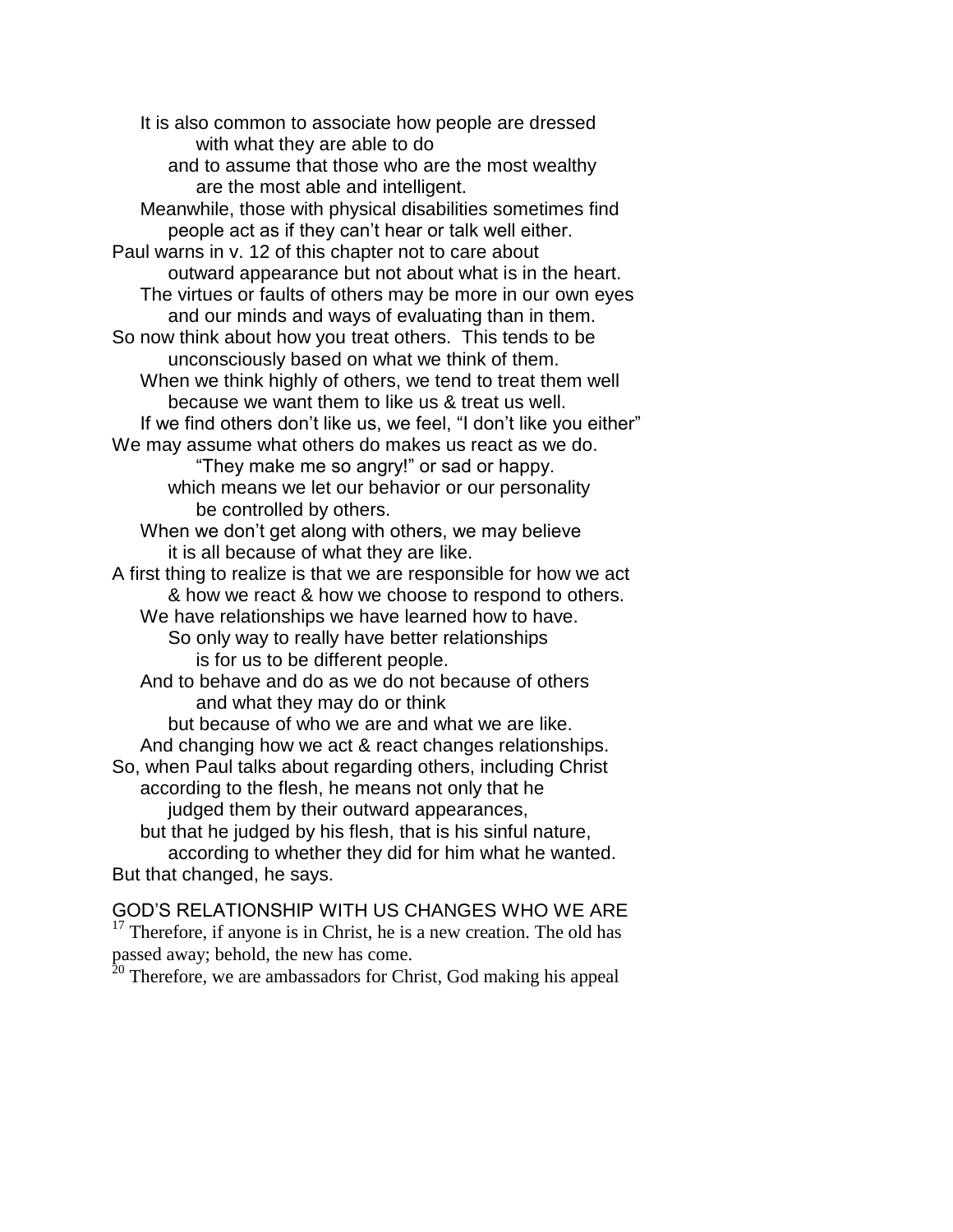through us. We implore you on behalf of Christ, be reconciled to God.

What we are like makes a difference in relationships but relationships also make a difference in us. Those who are treated as if they are worthless or stupid tend learn to act in worthless or stupid ways. Those who are treated mean learn to be mean. Those who are loved learn to be loving. Paul says his relationship with Christ totally changed him, it made him a new creation. In v. 15, just before text, he wrote: he died for all that those who live might no longer live for themselves but for him who for their sake died and was raised. From Christ he learned that God loved him not because of what Paul was like but because of what God was like. Like the first son in Jesus' parable who was treated not according to his character or behavior but according to the Father's loving character. So now Paul did not have to think constantly about what he deserved by being better than other people and so constantly evaluating other people. Paul learned that God made him good by taking away his sins so now he was good and could live as a good person. God's love for him made difference in who he was. He was now a dear child of God with glorious future that nothing could take away. And he was made able to act according to who he was. He did not need to be afraid and react with anger. He was loved and so he was able to be loving. This relationship with Christ changed relationship with others. They were not competitors for God's love and blessings but fellow creatures, loved by God. Now his view of them was not what they could do for him but what God could do for them & who they belonged to. So Paul was an ambassador of God to whom he belonged. He was like a salesman who sees everyone as customer because he knew everyone needed what he had. He knew Corinthians needed reconciliation with God

so they could be reconciled & get along with each other. We need this also today.

This happens because of what Christ does for us.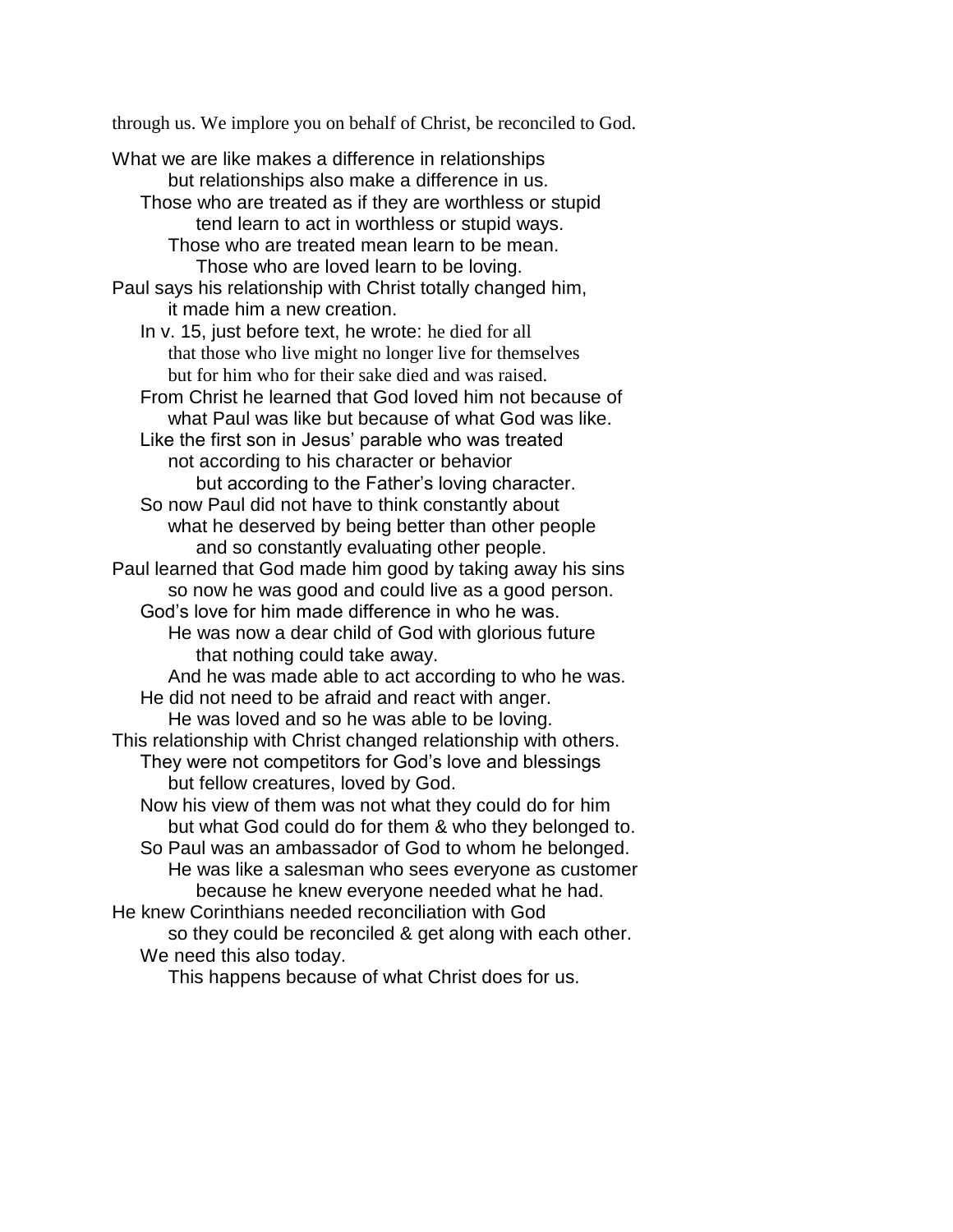## CHRIST CHANGES OUR RELATIONSHIP WITH GOD.

 $18$  All this is from God, who through Christ reconciled us to himself and gave us the ministry of reconciliation;  $19$  that is, in Christ God was reconciling the world to himself, not counting their trespasses against them, and entrusting to us the message of reconciliation… <sup>21</sup> For our sake he made him to be sin who knew no sin, so that in him we might become the righteousness of God.

World's way of reconciling people who don't get along is to adjust our idea of right and wrong so what others do is not really that bad which means what we do is not that bad either. But God's way of reconciling is to identify bad for what it is but then take it away with forgiveness. Notice Paul writes that Christ reconciled us to God not that God reconciled himself to us. God did not just say, "I'll have to reconcile myself to the fact that people are sinful and live with it that way." God is not the one who changes, but he changes us. God always hates sin but always loves us. It is sinners who are hostile to one who condemns their sins and so run from the one who constantly seeks them, and must be changed to give up on sinful ways and come back to the loving Father. God changes us by Christ taking away our sins. He no longer counts our sins against us. But this is not just on paper, like bookkeeping procedure. Paul says not just that he carried our sins but that he was made to be sin for us. Our sins became his. True God became true man & the truly righteous became sin so he could die the death sins cause & take it away. This continues to happen. Even as we continue to sin, God continually forgives us, transferring our sin to Christ. The result is that now we become the righteousness of God. God gives us his righteousness to change who we are. This is not anything we could do for ourselves. Dead people can't make themselves alive. Creatures don't create themselves. But God's word causes creation to be and the dead to live, and God's word makes sinners forgiven and righteous

and gives us faith and causes us to be born again.